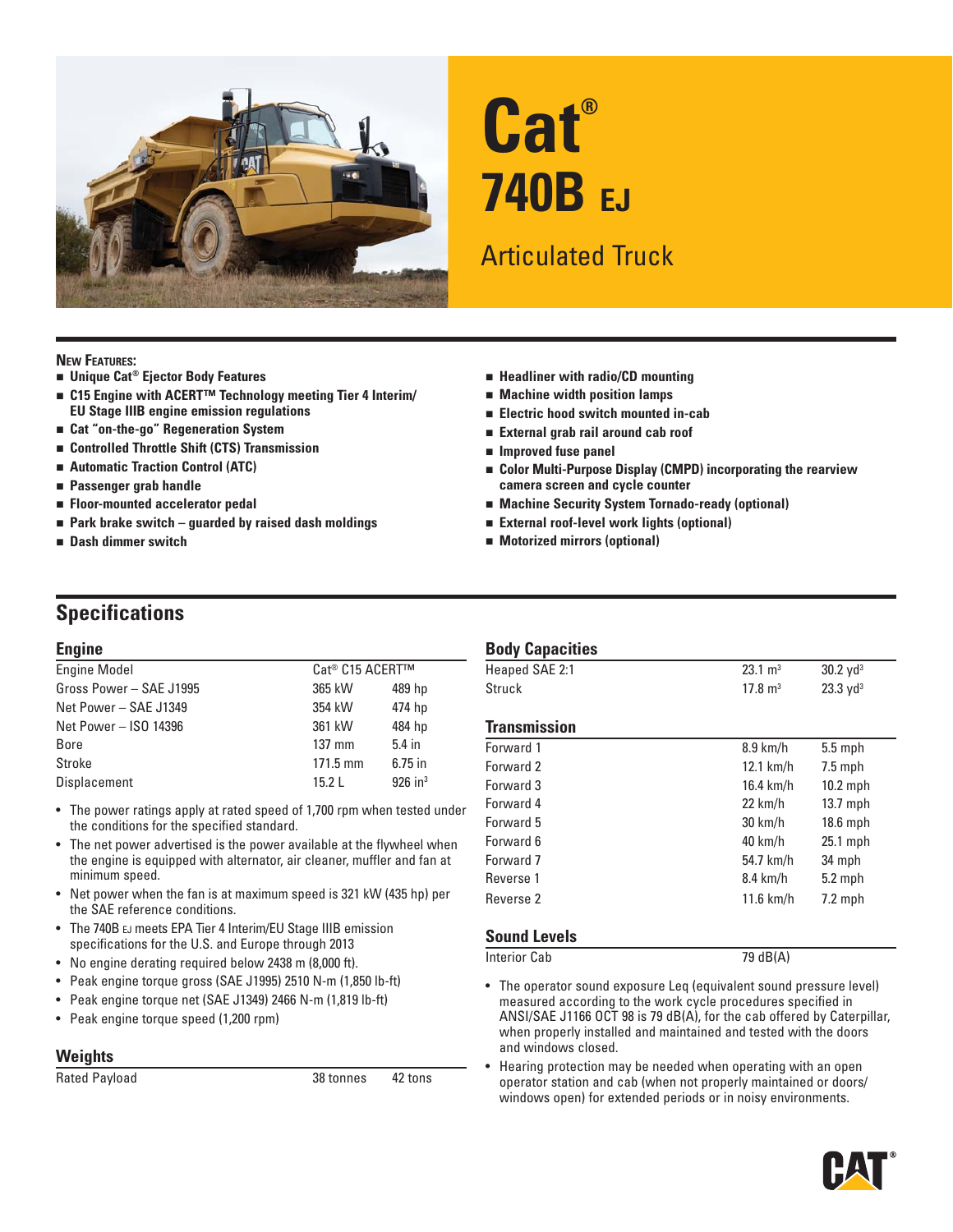## **740B EJ Articulated Truck**

#### **Operating Weights**

| Front Axle - Empty          | 21 395 kg | 47,168 lb  |
|-----------------------------|-----------|------------|
| Center Axle - Empty         | 8127 kg   | 17,917 lb  |
| Rear Axle – Empty           | 7373 kg   | 16,255 lb  |
| Total – Empty               | 36 895 kg | 81,400 lb  |
| Front Axle - Rated Load     | 1642 kg   | 3,620 lb   |
| Center Axle - Rated Load    | 18 179 kg | 40,078 lb  |
| Rear Axle - Rated Load      | 18 179 kg | 40,078 lb  |
| Total – Rated Load          | 38 000 kg | 83,776 lb  |
| Front Axle - Loaded         | 23 027 kg | 50.788 lb  |
| Center Axle - Loaded        | 26 306 kg | 57,995 lb  |
| Rear Axle – Loaded          | 25 552 kg | 56,333 lb  |
| Total – Loaded              | 74 895 kg | 165,115 lb |
|                             |           |            |
| <b>Body Plate Thickness</b> |           |            |
| Front                       | 6 mm      | $0.24$ in  |

Side 6 mm 0.24 in Base 10 mm 0.39 in

#### **Service Refill Capacities**

| <b>Fuel Tank</b>                 | 560 L | $148$ gal |
|----------------------------------|-------|-----------|
| <b>Cooling System</b>            | 80 L  | 21.1 gal  |
| <b>Hydraulic System</b>          | 328 L | 86.6 gal  |
| Engine Crankcase                 | 38 L  | $9.5$ gal |
| Transmission                     | 72 L  | 19 gal    |
| <b>Final Drives/Differential</b> | 72 L  | 19 gal    |
| <b>Output Transfer Gear Box</b>  | 18 L  | $4.8$ gal |
|                                  |       |           |

#### **Ejector Cycle Times**

Eject Time 14 Seconds<br>
Retract Time 24 Seconds **Retract Time** 

#### **Standards**

| <b>Brakes</b> | $ISO$ 3450 $-$ 1996      |
|---------------|--------------------------|
| Cab/FOPS      | ISO 3449 Level II - 2005 |
| Cab/ROPS      | $ISO$ 3471 $-$ 2008      |
| Steering      | $ISO 5010 - 2007$        |



#### **Dimensions**

|   | mm     | ft   |         | mm   | ft   |
|---|--------|------|---------|------|------|
|   | 3067   | 10.0 | 9       | 3745 | 12.2 |
| 2 | 1098   | 3.6  | $10*$   | 3984 | 13.1 |
| 3 | 6730   | 22.1 | $11***$ | 4039 | 13.3 |
| 4 | 577    | 1.8  | 12      | 4163 | 13.7 |
| 5 | 1966   | 6.4  | 13      | 3512 | 11.5 |
| 6 | 4596   | 15.0 | 14      | 2687 | 8.8  |
| 7 | 11 698 | 38.4 | 15      | 3430 | 11.2 |
| 8 | 3330   | 10.9 | $16***$ | 3527 | 11.6 |

\*Hinged spill plate for transportation.

\*\*Exhaust stack can be removed for transportation.

\*\*\*Max-unladen over tire bulge.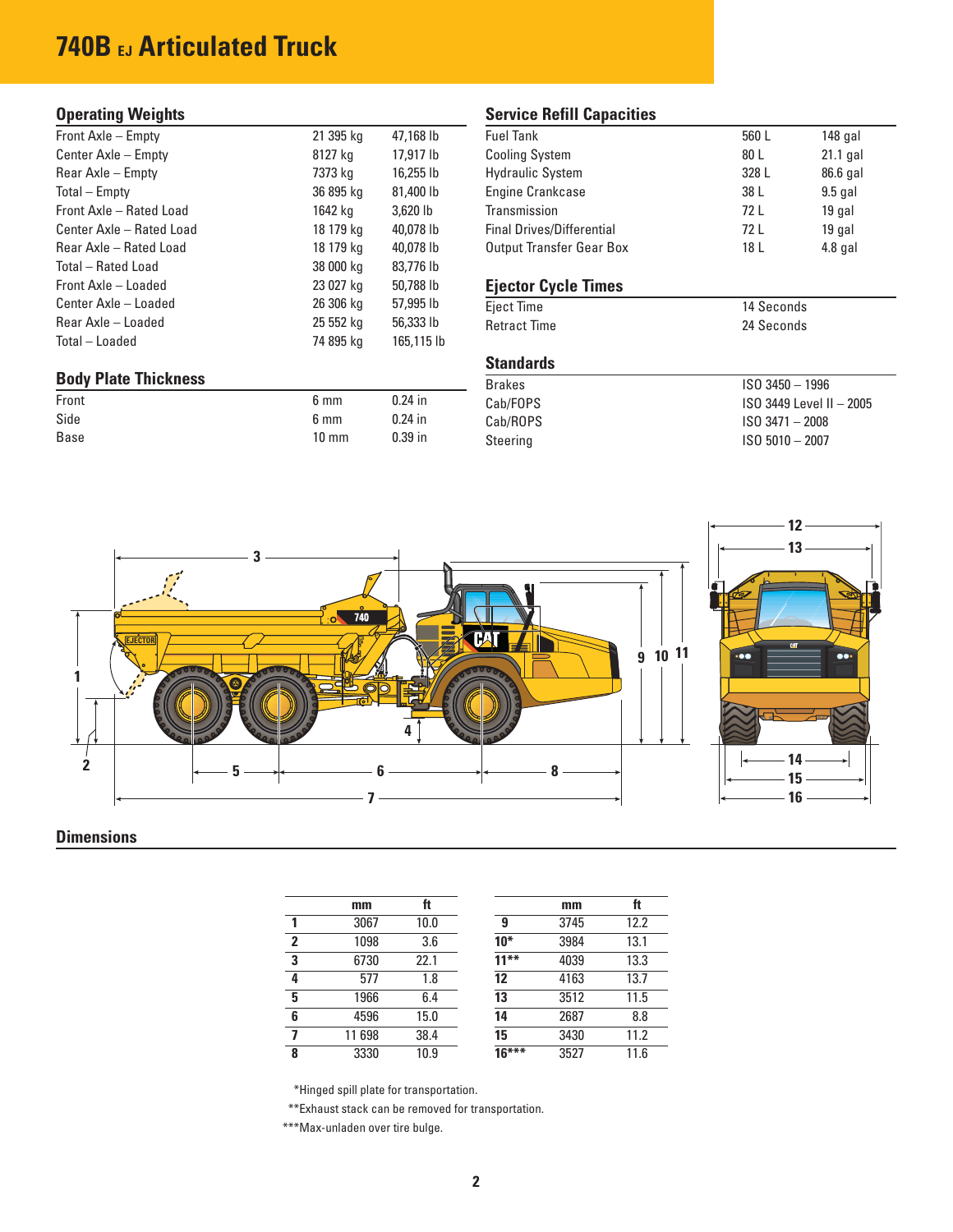# **740B EJ Articulated Truck**

#### **STANDARD EQUIPMENT**

- Air conditioning with R134A refrigerant
- Air vents, adjustable
- Automatic Traction Control (ATC)
- Auto shift seven-speed forward and two-speed reverse transmission
- Back up alarm
- Body, adapted for exhaust heat
- Body, including Ejector cylinder and blade with integrated spill guard
- Cat<sup>®</sup> C15 engine with ACERT<sup>™</sup> Technology
- Cat Clean Emission Module (CEM) an exhaust aftertreatment package
- Color Multi-Purpose Display (CMPD) Incorporating the Cycle Counter and Rearview Camera Screen
- CD/Radio, heavy duty ready
- Differentials, standard with automatic clutched cross-axle and inter-axle differential locks for all axles
- Electrical system: 24 volt, 5A 24- to 12-volt converter
- Electro hydraulic hoist control
- **Ether starting aid**
- Glass windows, laminated and tinted, front
- Glass windows, toughened and tinted, sides and rear
- Guards: rear window, radiator, crankcase and axle
- Headlights, four
- Heater and defroster with four-speed fan
- Hinged spill guard for ease of transportation
- Horn, electric
- Lights: cab interior, front, side, rear, two reversing/working lights, two stop/tail lights, side width marker, front and rear direction indicators
- **Mirrors, main and auxiliary, left and right**
- $\blacksquare$  Mud flaps, wheel arch and body mounted, with transportation tie backs
- Oil-cooled brakes, enclosed
- Operator and passenger grab hand rails
- Product Link
- Retarder, Engine compression brake

#### **OPTIONAL EQUIPMENT**

- Autolube installation for automatic greasing of bearings
- Cab roof mounted headlamps
- CD/Radio, heavy duty
- Cold Weather Coolant  $(-51^{\circ} C/-59.8^{\circ} F)$
- Cold weather start attachment
- **Engine Block Heater**
- Exhaust heated body
- Extensions, fender
- ROPS/FOPS cab, with full instrumentation, including:
	- Instrument cluster display module
	- Indicator lamps: left turn, secondary steering, primary steering loss, front and rear brake temp (735B/740B and 740B Ejector only), brake oil pressure, action lamp, transmission fault, park brake, charging system status, differential lock, body not in float, right turn, high beam, transmission hold, machine filter warning, retarder, retarder up shift warning
	- Gauges: engine oil pressure, engine coolant temperature, torque converter oil temperature, fuel level, fuel tank level gauge
	- LCD warnings/indicators: Gear, Alert, Speed, Soot, DPF Regeneration, Engine hours, Primary Steer, 2nd Steer, Machine Security (MSS), Retarder
	- Meters: service hour meter, speedometer, tachometer
- Seat, fully adjustable, air suspension
- Seat, padded passenger
- $\blacksquare$  Secondary steering electronic
- $\blacksquare$  S.O.S<sup>SM</sup> sampling valves
- Starting receptacle, electric, remote
- Storage two cup holders, flask receptacle, under seat storage, door pocket, behind seat storage, coat hook
- Sun visor
- Tailgate, hydraulic automatic
- Three-axle, six wheel drive
- $\blacksquare$  Tilt and telescopic steering wheel
- Tires, 29.5R25, radial
- Towing eyes, front and rear tow pin
- Two seat belts, retractable
- Vandalism protection: lockable caps for fuel tank and hydraulic oil tank
- Windows opening side, tinted
- Windshield wiper and washer, two speed, intermittent (front)
- Windshield wiper and washer, two speed, (rear)
- Fast fuel fill
- **Flashing LED Beacon**
- $\blacksquare$  Fuel Additive Anti-Waxing
- **Heated rearview motorized mirrors**
- Heated seats
- Product Link PL 321, PL 522 and PL 523 (where available)
- **Machine Security System (MSS)**